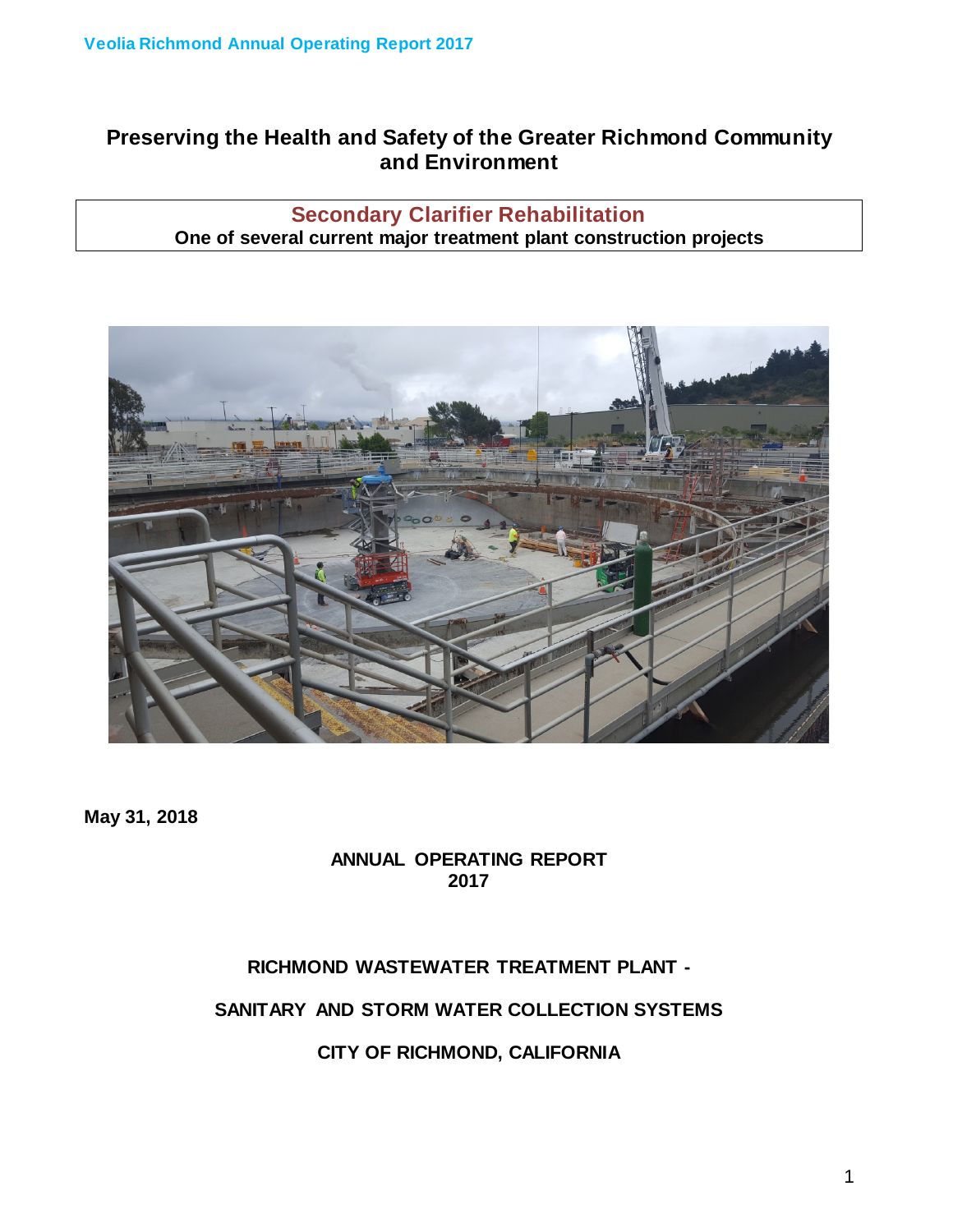# **RICHMOND, CA WASTEWATER TREATMENT PLANT**

# **ANNUAL OPERATIONS REPORT January 1, to December 31, 2017**

Prepared by

# **Veolia North America**

# **TABLE OF CONTENTS**

| WASTEWATER TREATMENT PLANT PERFORMANCE STATUS / REVIEW: 3        |  |
|------------------------------------------------------------------|--|
|                                                                  |  |
|                                                                  |  |
|                                                                  |  |
|                                                                  |  |
|                                                                  |  |
| WASTEWATER COLLECTION AND STORM WATER SYSTEM STATUS / REVIEW: 13 |  |
|                                                                  |  |
|                                                                  |  |
|                                                                  |  |

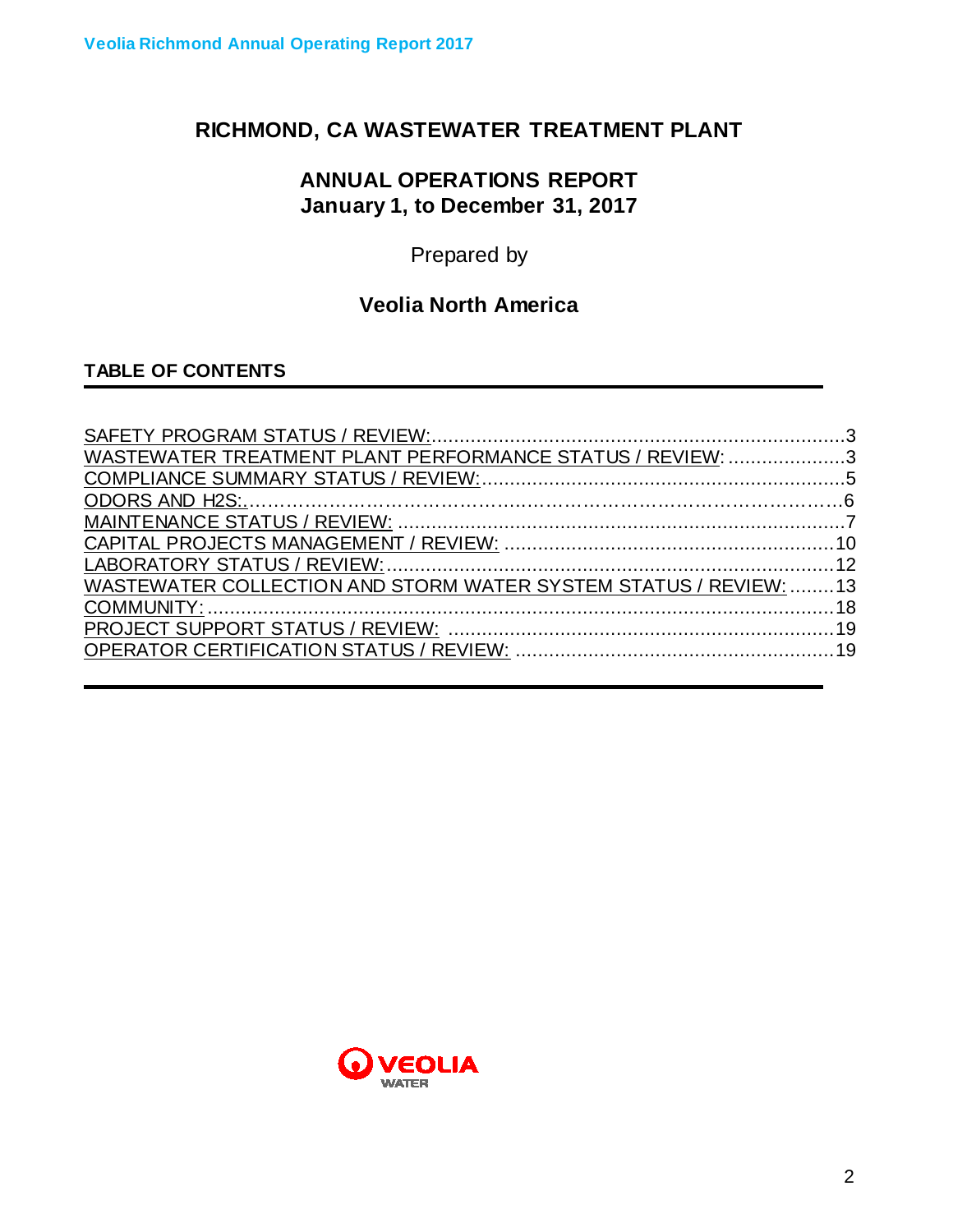# **SAFETY PROGRAM STATUS/REVIEW:**

## It's a Culture, Not a Campaign



### **Safety Achievements**

- Veolia Richmond has had no lost time safety incidents since October 7, of 2008. There was a single OSHA recordable safety incident in 2017 and prior to that none since November of 2014. In July an employee suffered a minor elbow injury during an after-hours service call while exiting a Vactor truck; there was no lost work time involved.
- Plant staff conducted all of the required Veolia Water monthly safety training as well as specialized safety training from outside providers. Additionally staff held frequent internal departmental safety tailgate meetings.
- Completed all required monthly internal safety inspections and also audited by Veolia's Regional Safety staff.
- Plant staff participated in the Great California Shakeout earthquake preparation drill in October. The drill was coordinated by Veolia regional safety management staff with many of the company's West Region sites participating.

## **WASTEWATER TREATMENT PLANT PERFORMANCE STATUS/REVIEW**

### **2017 Operational Status and Statistics:**

• 2.658 billion gallons of wastewater was treated through the Richmond WPCP and discharged into San Francisco Bay in 2017. 44% or 1.165 billion gallons was treated during the first three months of the year, an extremely wet period. By comparison, the total volume treated in 2016 was 2.431 billion gallons. The increase in discharge in 2017 over 2016 was 227 million gallons or 9% and resulted from the high, rain induced plant flows mentioned previously. During the first three months of 2017 25.56 inches of rain fell (just over the annual average) according to the rain gauge at the Richmond WPCP. Rainfall in 2017 was 32.25 inches and in 2016 the total was about 30.18 inches; the annual average is about 25 inches. Average plant flow was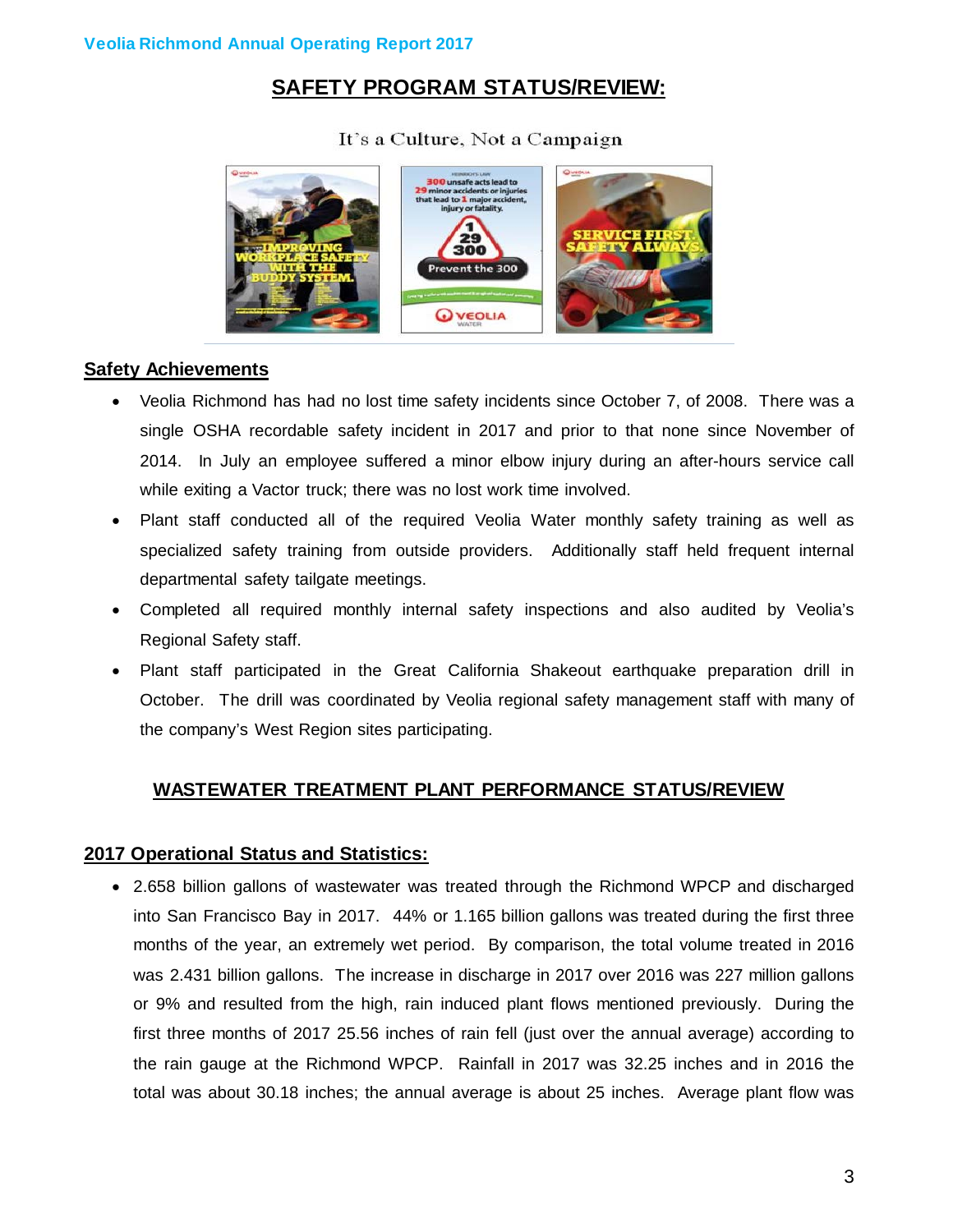7.28 million gallons per day (MGD) in 2017 and 6.66 MGD in 2016.

- o **9.34**% of biochemical oxygen demand (BOD) was removed
- o **94.6**% of total suspended solids (TSS) were removed

#### **Operational Improvements Implemented and Noteworthy Activities Included:**

- The most significant operational upgrade in 2017 was the complete rehabilitation of the treatment plant's # 1 Secondary clarifier.
- Veolia's CPM (Capital Projects) group with plant operations support and Central Sierra Electric (prime subcontractor) nearly completed the full replacement of the plant's electrical infrastructure. (The replacement project includes primary and secondary electrical systems and is expected to close out in the first quarter of 2018). Two scope additions for the electrical project were plant lighting improvements and installation of a plant wide fiber optic network. Both were completed.
- City street sweeper fleet has been successfully relocated off the treatment plant grounds and to a specially constructed maintenance area adjacent to the plant.

#### **Operational Challenges Included:**

- Continuing to operate facility lacking functional grit removal system
- Significant failure of the DAFT skimmer/collector drive in May of 2017. The DAFT process is used to remove and thicken solids from the secondary system; there is no redundancy for the unit. Its drive assembly suffered a break due to corrosion; the tank was drained and the drive column welded back together as a temporary repair. The system was scheduled for replacement during 2017 but the project has been delayed for lack of funding. Ultimately the DAFT system will be replaced with a different technology known as rotary drum thickeners. The DAFT system continues to operate but the concern remains of a process failure.
- Maintenance needs of the automatic bar screen. Currently there is no redundancy for this piece of equipment though that will change with construction of the new plant headworks.
- Difficulty with the automated dechlorination system (process that removes chlorine from effluent prior to discharge). The SBS (used for dechlorination) storage and feed system was scheduled for rehabilitation in 2017 and has been designated as a priority project; the project has been delayed due to the lack of funding.
- Multiple aeration mixer failures and replacements during the year. The system is due for replacement with alternative aeration technology.

#### **COMPLIANCE SUMMARY STATUS / REVIEW:**

#### **NPDES**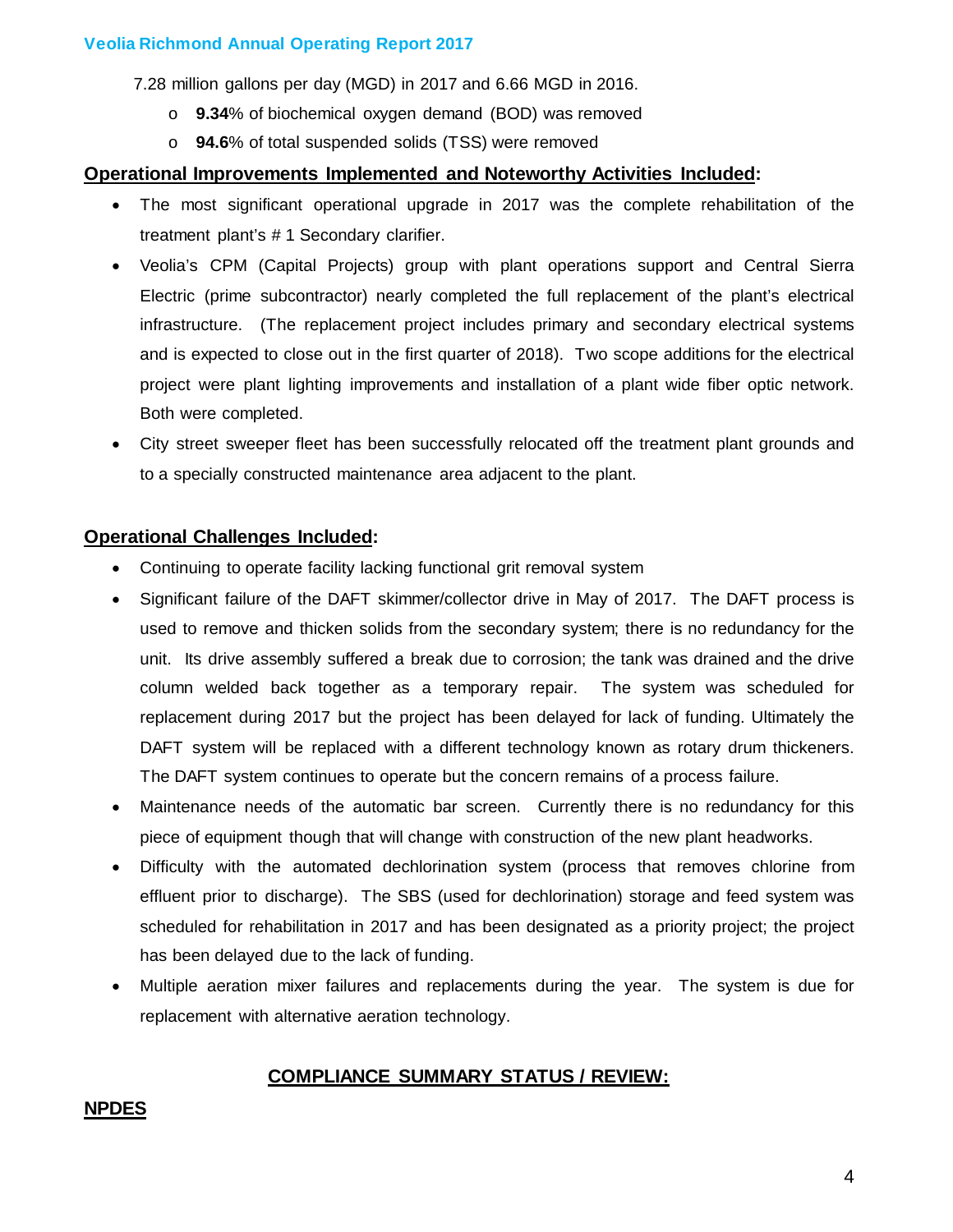There were no instances of non-compliance with the WCA/Richmond NPDES permit during 2017.

#### **Richmond WPCP 2017 Blending Summary**

As a result of rain and high treatment plant flows, there were nine blending events during 2017 as noted in the Table 1.0 below (blending is the modified treatment plant process mode whereby more wastewater comes into the plant than can be treated by the biological process). There are requirements in the NPDES permit regulating the Richmond WPCP to implement measures and activities to reduce blending events at the treatment plant. Table 1.0 also reflects the correlation between rainfall and blending over the past several years. Primary treated flow is diverted around the biological processes then disinfected and blended with fully treated plant effluent. Generally speaking, about 40 million gallons per day (MGD) can be pumped into the treatment plant but only about half that volume (20 MGD) can receive full secondary treatment.

#### **Table 1.0**

| Year | Number of<br><b>Blending Events</b> | <b>Total Duration of</b><br><b>Blending Events</b><br>(hours) | <b>Volume of Blended</b><br>Effluent (MG) | Rainfall <sup>1</sup><br>(inches) |
|------|-------------------------------------|---------------------------------------------------------------|-------------------------------------------|-----------------------------------|
| 2014 | 6                                   | 188.2                                                         | 92.84                                     | 29.49 (17% above<br>normal)       |
| 2015 | 2                                   | 9.8                                                           | 1.57                                      | 10.79<br>(57% below normal)       |
| 2016 | 8                                   | 151.6                                                         | 78.45                                     | 30.18 (21% above<br>normal)       |
| 2017 | 9                                   | 431.6                                                         | 194.85                                    | 32.25 (29% above<br>normal)       |

normal) **<sup>1</sup>** Normal annual rainfall in Richmond is about 25 inches. Rainfall data are taken from the manual rain gauge at the treatment plant. The rainfall numbers have been changed slightly in this table to reflect calendar year total as opposed to the typical wet season (October thru March)/dry season format.

#### **2018-2019 Goals and Process Improvement Recommendations**

- Continue to evaluate and plan for converting from the Rockwell RS View platform to an Ignition or Wonderware operating system as the plant and collections (lift stations) SCADA operating platform. An RFP has been developed; proposals will be solicited for the project however a funding source has not yet been identified.
- Upgrade aeration system by converting to fine bubble diffused air or similar system (**90% designed; awaiting funding with construction expected to begin in 2019**)
- Replacement/rehabilitation of the SBS (sodium bisulfite; removes chlorine prior to discharge) storage, distribution and feed system; **(on hold pending funding)**
- Upgrade grit removal facilities (**90% designed; awaiting funding with construction**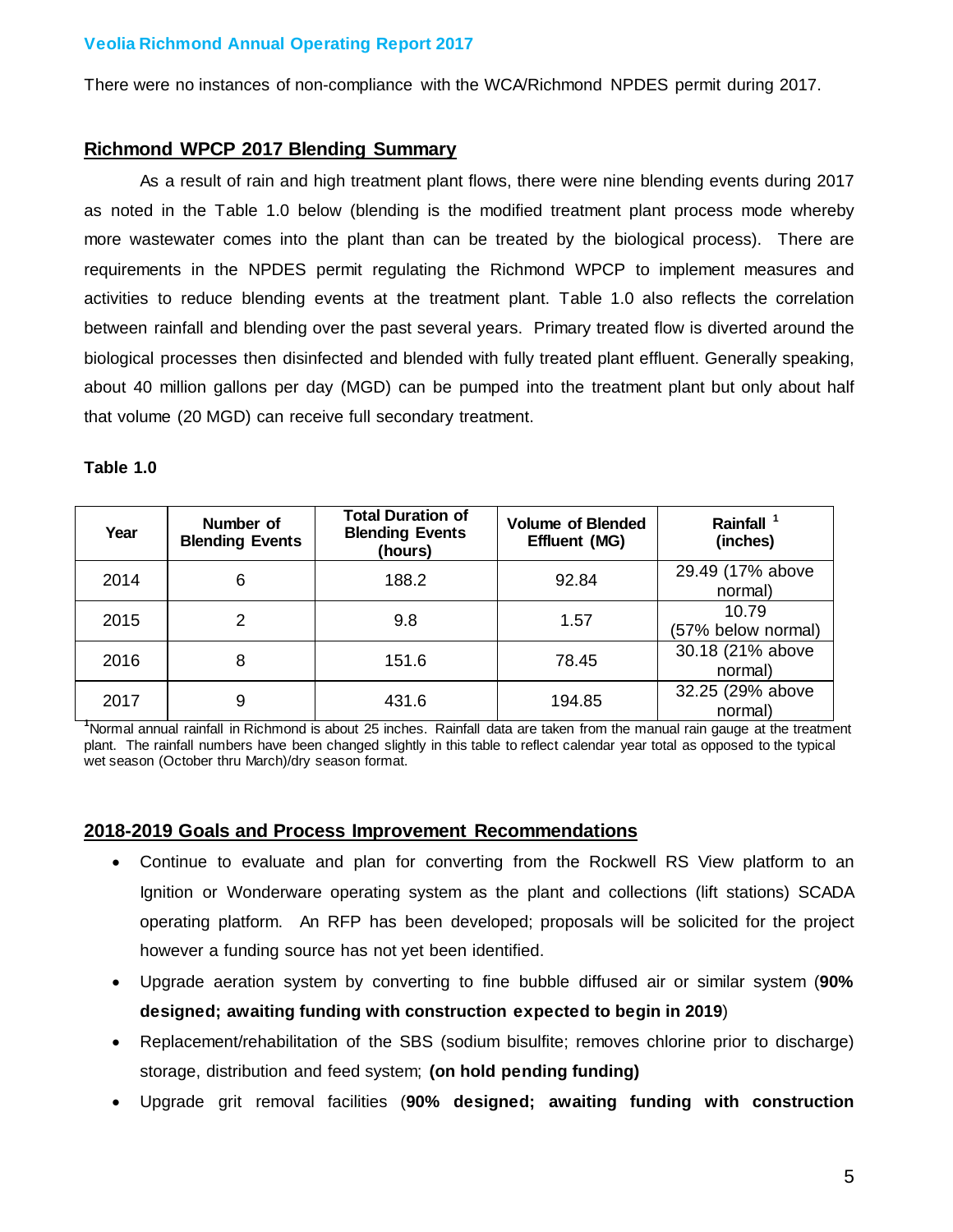#### **expected to begin in 2019 or 2020***)*

- Secondary clarifier rehabilitation project; on schedule for 2018 completion
- Primary clarifier rehabilitation project; added to plant priority projects and on schedule for 2018 completion
- Rehabilitation of 3 water distribution system (**currently on hold**)
- Upgrade of plant security camera system; expected 2018 completion
- Engineering evaluation of treatment plant site and grounds to eliminate storm water runoff (actually run on) from adjacent hillsides and properties (**project is essentially complete with report pending**)

#### **Odors and H2S Alerts**

Table 2.0 below shows the year over number of telephoned odor complaints to the treatment plant and call center from 2014 through 2017. Telephoned odor complaints have averaged about 20 over the past 4 years. That number includes 36 calls in 2016 when nearly 60% percent where attributed to nearby odor sources. In 2017 there were 22 calls and it is noteworthy that Webster Environmental Associates (Webster) completed an updated Treatment Plant Odor Evaluation. Webster has been conducting these odor evaluations about every 5 years since 2007. The 2013 report concluded that the primary clarifier and grit removal systems at the treatment plant are the sources of some 95% of odors from the facility. They also concluded that there has been an increase in odor emissions since the study done in 2013. That increase is at least partially attributable to the fact the facility (and process units) are 5 years old than when the last odor study was performed and many process units are overdue for replacement.

## **Table 2.0 Richmond, CA WPCP**

| Year | Number of Phoned in Odor Complaints |
|------|-------------------------------------|
| 2017 | 22                                  |
| 2016 | **<br>$36^*$ .                      |
| 2015 | 12                                  |
| 2014 | 12                                  |

\* 4 calls in March were related to a flaring event at a refinery

\*\* 9 calls in September and 8 of 12 calls in October were associated with activities at the West County Landfill

Table 3.0 shows the total tabulated H2S alerts measured at the treatment plant North, South and Brickyard Cove H2S monitors from 2014 through 2016. In late 2017 the existing H2S monitoring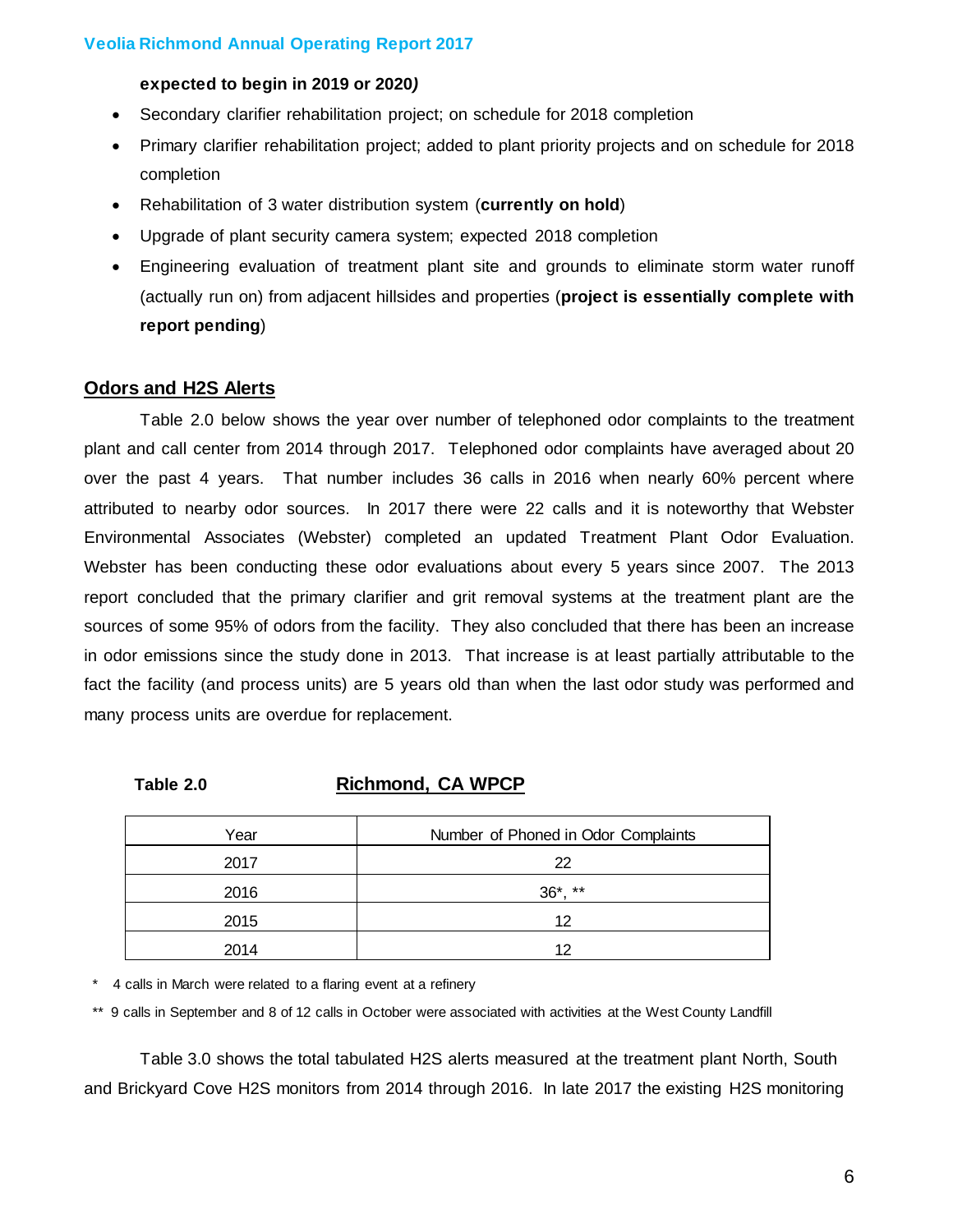network was decommissioned and as of this writing the number of alerts in 2017 is not available. Because most of the monitors in the old network had failed, alerts would not have been sent when H2S was present. Hadronex, the past vendor for H2S monitoring discontinued providing this type of service and City staff contracted with an alternative vendor (Sonoma Technologies) for their equipment and services. (Plant North and South fence line H2S monitors are expected to be operational in the first quarter of 2018).

**H2S Alerts**

|           | 2016       |            |                  | 2015       |            | 2014             |              |          |                  |
|-----------|------------|------------|------------------|------------|------------|------------------|--------------|----------|------------------|
|           | North      | South      | <b>Brickyard</b> | North      | South      | <b>Brickyard</b> | <b>North</b> | South    | <b>Brickyard</b> |
| December  | 0          | 0          | $0**$            | 0**        | <b>OOS</b> | <b>OOS</b>       | 0            |          | <b>OOS</b>       |
| November  | 1          | 3          | <b>OOS</b>       | <b>OOS</b> | <b>OOS</b> | <b>OOS</b>       | 5            | 7        | 0                |
| October   | 1          | $\Omega$   | <b>OOS</b>       | <b>OOS</b> | <b>OOS</b> | $\Omega$         | 0            | 2        | <b>OOS</b>       |
| September | 2          | и          | $0**$            | <b>OOS</b> | <b>OOS</b> | $\Omega$         |              | 0        | 0                |
| August    | 0          | 0          | <b>OOS</b>       | <b>OOS</b> | $1***$     | $\Omega$         |              |          | 0                |
| July      | 0          | 0          | $0**$            | <b>OOS</b> | $\Omega$   | $\Omega$         | 0            | 0        | <b>OOS</b>       |
| June      | 0          | 0          | 0                | በ**        | 0          | $0**$            | 0            | $\Omega$ | <b>OOS</b>       |
| May       | 0          | 0          | 0                | 0**        | 4          | 0                | 0            | 1        | <b>OOS</b>       |
| April     | 1          | <b>OOS</b> | $\Omega$         | $0**$      | 4          | $\Omega$         | 0            | 0        | <b>OOS</b>       |
| March     | 0          | 0**        | <b>OOS</b>       | <b>OOS</b> | 3          | $\Omega$         | 0            | $\Omega$ | <b>OOS</b>       |
| February  | <b>OOS</b> | $0**$      | <b>OOS</b>       | $\Omega$   | 3          | $\Omega$         | 0            | 0        | 0                |
| January   | 0          | $\Omega$   | <b>OOS</b>       | 4          | 8          | 0                | 0            | 4        | 0                |
| Total     | 5          | 4          | $\bf{0}$         |            | 17         | $\Omega$         | 7            | 13       | $\bf{0}$         |

#### **Table 3.0**

**OOS = meter out of service \*\* = 50% or less meter uptime for the month**

**Only H2S alerts above the regulatory response threshold (30 ppb) are included**

## **MAINTENANCE DEPARTMENT STATUS / REVIEW:**

A tabulated work order summary for 2017 is provided below based on the preventative and corrective maintenance performed at the facilities by area.

#### **Table 4.0 Work Order Summary**

|                               | <b>Preventative</b><br><b>Maintenance</b> |      | <b>Corrective</b><br><b>Maintenance</b> |               | Total |      |
|-------------------------------|-------------------------------------------|------|-----------------------------------------|---------------|-------|------|
|                               | 2017                                      | 2016 | 2017                                    | 2016          | 2017  | 2016 |
| <b>Storm Lift Stations</b>    | 893                                       | 747  | 9                                       | 2             | 902   | 749  |
| <b>Sanitary Lift Stations</b> | 1045                                      | 1155 | 13                                      | $\mathcal{P}$ | 1058  | 1157 |
| <b>WWTP</b>                   | 832                                       | 958  | 179                                     | 33            | 1011  | 991  |
| Total                         | 2770                                      | 2860 | 201                                     | 37            | 2971  | 2897 |

Below in Table 6.0 are major maintenance expenditures made during 2017. The costs do not account for all maintenance expenditures; they are representative of major equipment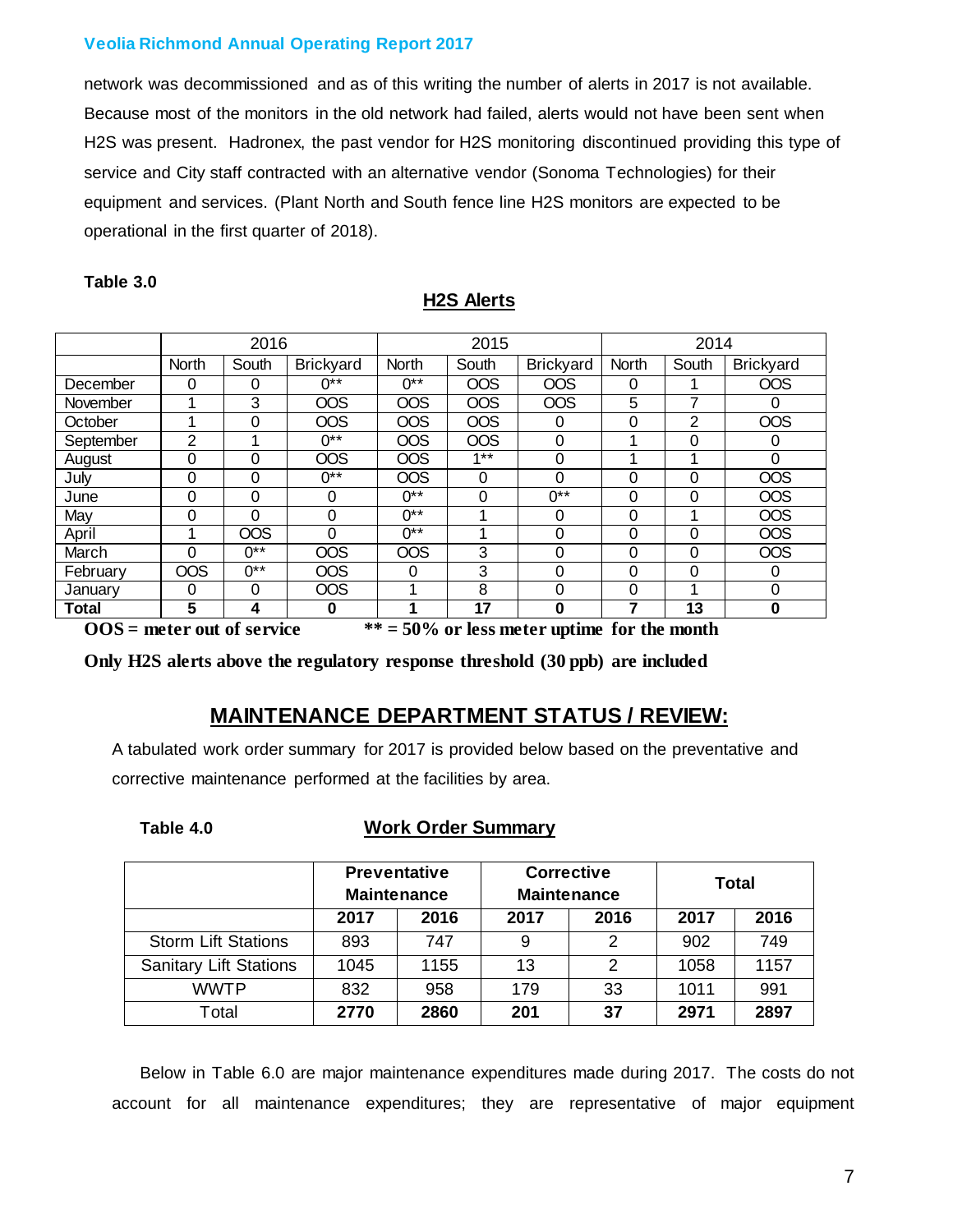replacement, maintenance or substantial overhaul. Veolia's contractual requirement for major maintenance expenditure is \$60,000 annually.

| Process Area                          | <b>Project Description</b>                                                                                                                                                                                                                                                                                 | <b>Project Cost</b><br>(Rounded) |  |  |  |  |
|---------------------------------------|------------------------------------------------------------------------------------------------------------------------------------------------------------------------------------------------------------------------------------------------------------------------------------------------------------|----------------------------------|--|--|--|--|
| VEOLIA FUNDED TREATMENT PLANT RELATED |                                                                                                                                                                                                                                                                                                            |                                  |  |  |  |  |
| <b>Chemical Feed</b>                  | Replace both Encore 700 Hypochlorite<br>Diaphragm Pumps.                                                                                                                                                                                                                                                   | \$22,000.00                      |  |  |  |  |
| <b>Boiler System</b>                  | Annual maintenance service and emissions<br>testing.                                                                                                                                                                                                                                                       | \$5,000.00                       |  |  |  |  |
| Bar-Screen                            | Repair Bar-Screen rake-arm collector drive,<br>replace all pin rack rollers/bushings and drive<br>hub assemblies. .                                                                                                                                                                                        | \$10,000.00                      |  |  |  |  |
| Bar-Screen                            | Overhaul Bar-Screen washing screw<br>compactor.                                                                                                                                                                                                                                                            | \$5,000.00                       |  |  |  |  |
| Influent Pump System                  | Overhaul Fairbanks Morse Influent centrifugal<br>Pump                                                                                                                                                                                                                                                      | \$20,000.00                      |  |  |  |  |
| <b>Electrical and Control</b>         | Install new SCADA control and power system<br>upgrades located in the Operations control<br>Room.                                                                                                                                                                                                          | \$5,000.00                       |  |  |  |  |
| <b>Primary Clarifier System</b>       | Replaced Primary Clarifier #1 & #2 collector<br>Flights & wear pads.                                                                                                                                                                                                                                       | \$5,000.00                       |  |  |  |  |
| <b>Primary Clarifier System</b>       | Replace both Primary Clarifier Auger/Scum<br>motor drives and screw collectors.                                                                                                                                                                                                                            | \$8,000.00                       |  |  |  |  |
| Aeration Basin                        | Overhaul Aerator 1A, replace gear drive,<br>motor and shaft. Repair & re-install Aerator<br>2A & 2B.                                                                                                                                                                                                       | \$15,000.00                      |  |  |  |  |
| Secondary System                      | Install new RAS hypochlorite injection line<br>system.                                                                                                                                                                                                                                                     | \$5,000.00                       |  |  |  |  |
| Sludge Thickening                     | Overhaul DAF #2 Rake Arm drive, overhaul<br>DAF pressurization pumps #1 & #2. Replace<br>electrical service disconnects with new,<br>rebuild DAF TWAS pump #2, replace DAF<br>TWAS pump #1 with new positive<br>displacement Lobe-Pro pump.<br>Upgrade/replace DAF system Allen Bradley<br>PLC controller. | \$15,000.00                      |  |  |  |  |
| <b>Digester Heating System</b>        | Replace digester recirculation Muffin Monster<br>grinder #3.                                                                                                                                                                                                                                               | \$12,000.00                      |  |  |  |  |
| Digester Gas System                   | Installed & wired two SCADA gas flow<br>monitors on digester tanks #1 & #2.                                                                                                                                                                                                                                | \$8,000.00                       |  |  |  |  |
| <b>Dystor System</b>                  | Complete Bi-Annual Digester Dystor Cover<br>inspections                                                                                                                                                                                                                                                    | \$17,000.00                      |  |  |  |  |
| <b>General Plant</b>                  | Replace Leachate/Sludge Grundfos<br>centrifugal flush pump.                                                                                                                                                                                                                                                | \$6,000.00                       |  |  |  |  |
| <b>General Plant</b>                  | Installed new burglar/fire-alarm system in                                                                                                                                                                                                                                                                 | \$28,600.00                      |  |  |  |  |

## **Table 5.0 2017 Richmond WPCP Major Maintenance and Projects**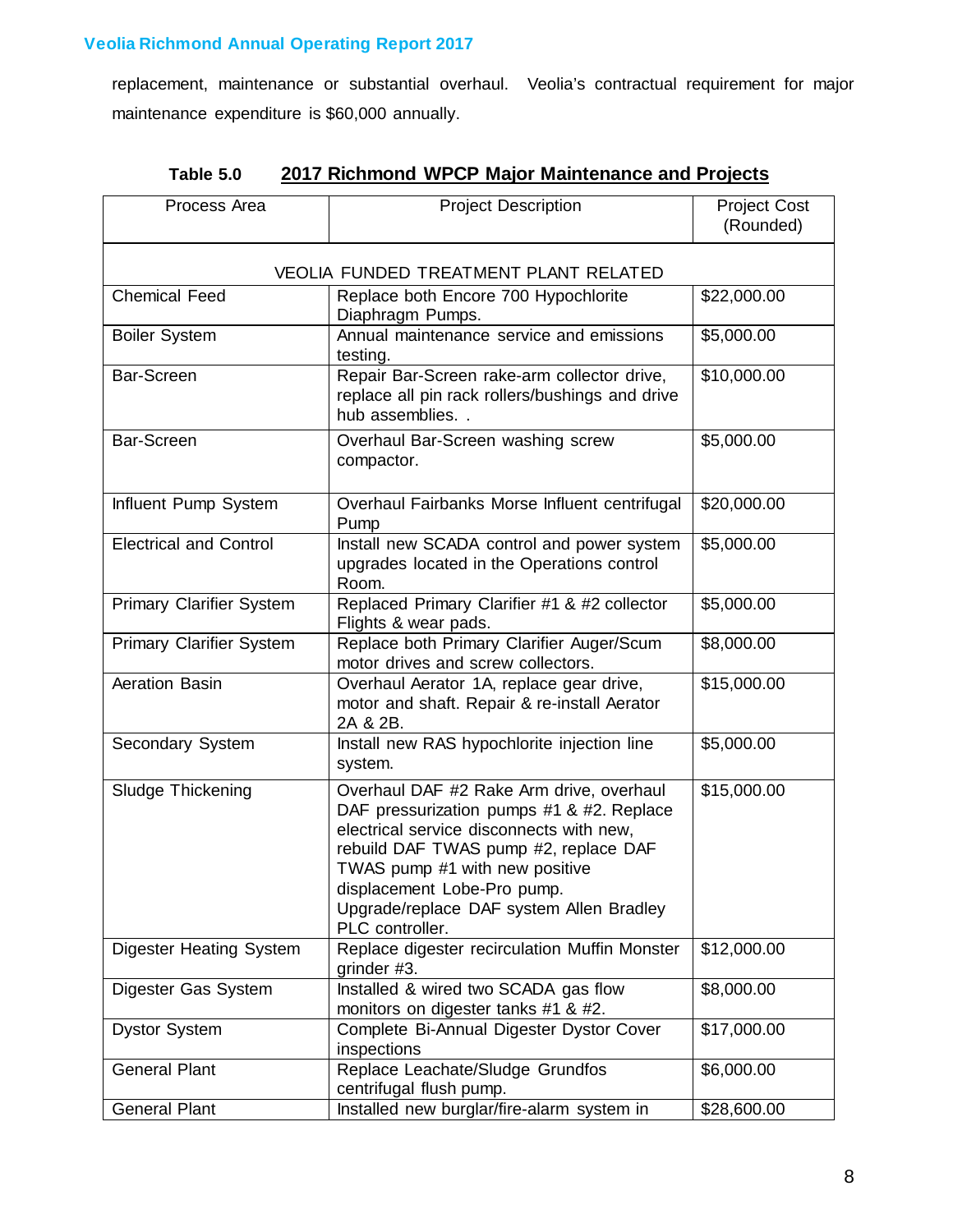|                           | Admin & Heat Exchange Buildings.                                                                                        |              |
|---------------------------|-------------------------------------------------------------------------------------------------------------------------|--------------|
| #3 Water System           | Replaced 100' 4" pipe and valves for plant #3<br>water system.                                                          | \$5,000.00   |
|                           | <b>VEOLIA FUNDED COLLECTIONS SYSTEM RELATED</b>                                                                         |              |
| <b>Annex Lift Station</b> | Replace ARV valve and piping at South West<br>Annex Strom Water Lift Station.                                           | \$5,000.00   |
| <b>Lift Stations</b>      | Lift Station Emergency Back-up Generator<br>Preventative Maintenance Service.                                           | \$27,000.00  |
| <b>Lift Stations</b>      | Replaced Pump #2 at Ferry Point Sewer<br>Sanitary Lift Station.                                                         | \$10,000.00  |
| <b>Lift Stations</b>      | Replace existing Homa Centrifugal pumps<br>with Flygt Non-clogging Pumps at Sunset<br>Sewer Sanitary Pump Lift Station. | \$10,000.00  |
|                           | <b>CITY FUNDED</b>                                                                                                      |              |
| Forklift                  | Replacement clean-power Hyster Forklift for<br>Plant facility.                                                          | \$27,500.00  |
| <b>Bar Screen</b>         | Installed new M&C Sonic Transducer level<br>control electrical panel at Influent Bar-screen                             | \$35,000.00  |
| <b>Plant Facility</b>     | Replaced 90% Plant facility building entry &<br>roll-up doors.                                                          | \$80,000.00  |
| <b>Plant Facility</b>     | Zaps Influent monitoring system                                                                                         | \$85,000.00  |
|                           | <b>City Funded</b>                                                                                                      | \$227,500.00 |
|                           | Veolia Funded                                                                                                           | \$243,600.00 |
|                           | <b>Total</b>                                                                                                            | \$471,100.00 |

## **Table 6.0 2018 Preliminary Planned Procurement and Maintenance Projects**

| <b>2018 Planned Projects</b>                                                           |
|----------------------------------------------------------------------------------------|
| Potable Water Pump System Control Panel Level Control System Replacement               |
| Project.                                                                               |
| Replacement Wet-well safety hatch replacement for 5 Sewer & Storm Pump Lift            |
| Stations.                                                                              |
| Purchase redundant back-up submersible pumps for Sewer & Sanitary Pump Lift            |
| Stations.                                                                              |
| Overhaul Influent Pump #1                                                              |
| Replace back-up electrical diesel generator located at I.C.I. Sewer Sanitary Pump Lift |
| Station.                                                                               |
| Replace RAS flow monitors.                                                             |
| Replace Influent Wet-Well Bio-Odor bed with new bark and materials.                    |
| Replace (3) plant facility personnel golf-carts.                                       |
| Replace Digester Ferric Chloride Injection Pump with Watson Marlow SCADA unit.         |
| Replace Confluent Channel De-watering submersible pump.                                |
| Bi-annual Digester Dystor Cover Inspections.                                           |
| Annual Boiler Service Maintenance & Emission Testing.                                  |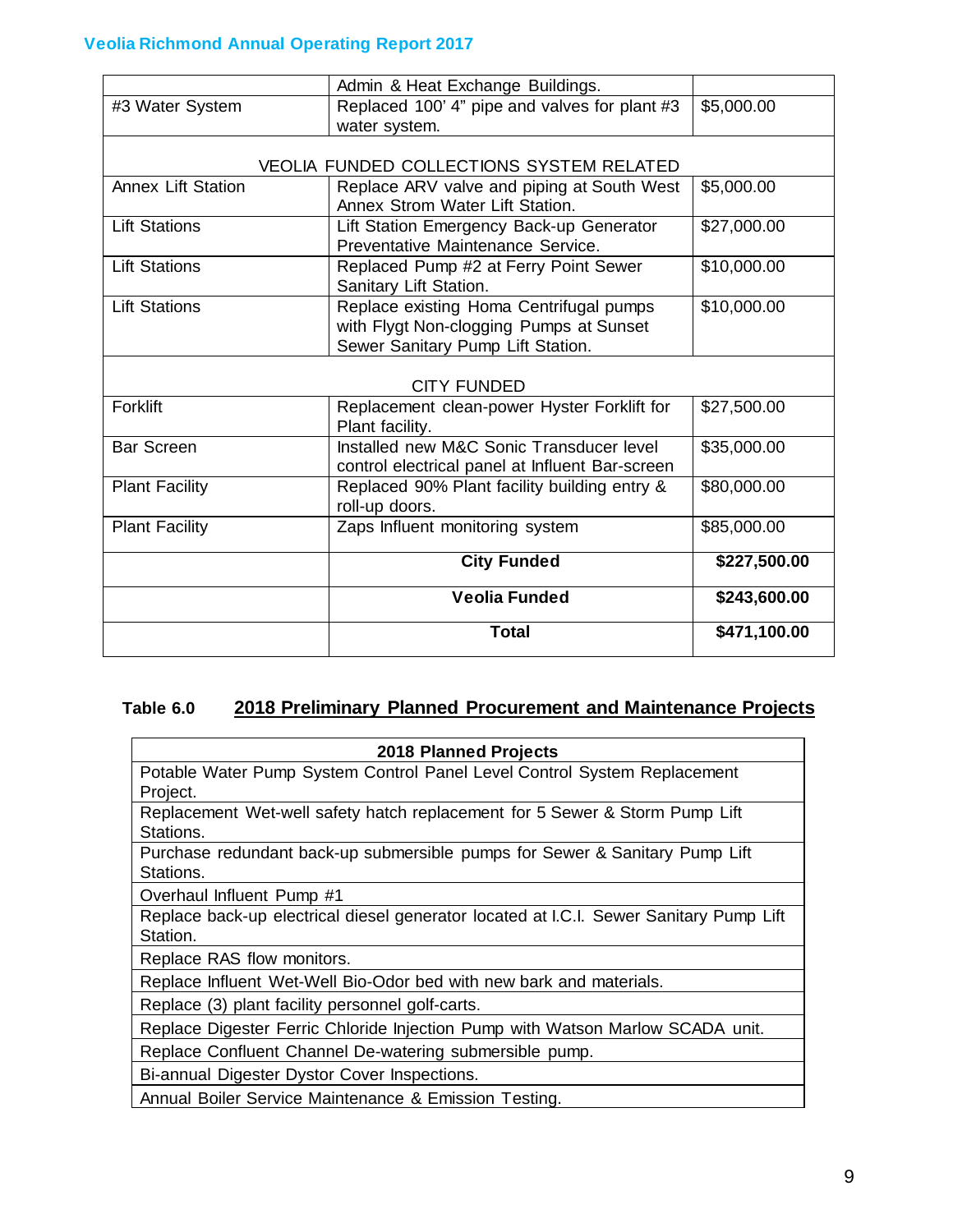| Replace both motorized Plant Facility Entry Access Gates.                                             |
|-------------------------------------------------------------------------------------------------------|
| Plant facility Security Camera Installation.                                                          |
| Digester Sludge and Leachate Exchange Monitoring and Control Upgrade Project.<br>(West County Agency) |
| Replace Primary Clarifier progressive cavity scum pumps.                                              |
| Replace Secondary Process Aeration Blending Mixer.                                                    |
|                                                                                                       |
| <b>City Funded Projects</b>                                                                           |
| Replace/refurbish Primary Sedimentation Basins #1 & #2 with new collector drives                      |
| and flight collector system.                                                                          |
| Replace/refurbish Secondary Clarifier #2 & #3.                                                        |

#### **2018 Maintenance Department Goals & Objectives**

- Assist with design, implementation, and construction of capital projects, physical improvements, routine/preventative/corrective maintenance programs and OWAM maintenance (work order management) programs.
- Continue to maintain plant facility & Pump Lift Station systems and equipment at a high level of reliability.
- Manage facility physical assets through infrastructure stabilization high quality repairs and intensive preventive maintenance to attain high levels of reliability and service availability.
- Complete update of the treatment plant 5 Year Capital Improvement (major maintenance projects) Plan.
- Provide and maintain a safe, well-kept and effectively operating plant and work place with high quality service
- Maintain safe working conditions and continued implementation of Veolia's required safety programs to obtain zero preventable and recordable accidents in 2018.
- Begin to implement the recommended repairs & upgrades per the recently completed 2018 Sewer Sanitary Lift Station Assessment Plan.

# **VEOLIA CAPITAL PROJECTS MANAGEMENT (CPM):**

#### **Achievements in 2017**

CPM is the construction arm of Veolia Water responsible primarily for capital projects and providing the construction management function for those projects. Following are the projects and improvements status for 2017:

• Continued construction of the **Richmond Wastewater Treatment Plant Electrical Upgrade Project**; the project was substantially complete in November 2017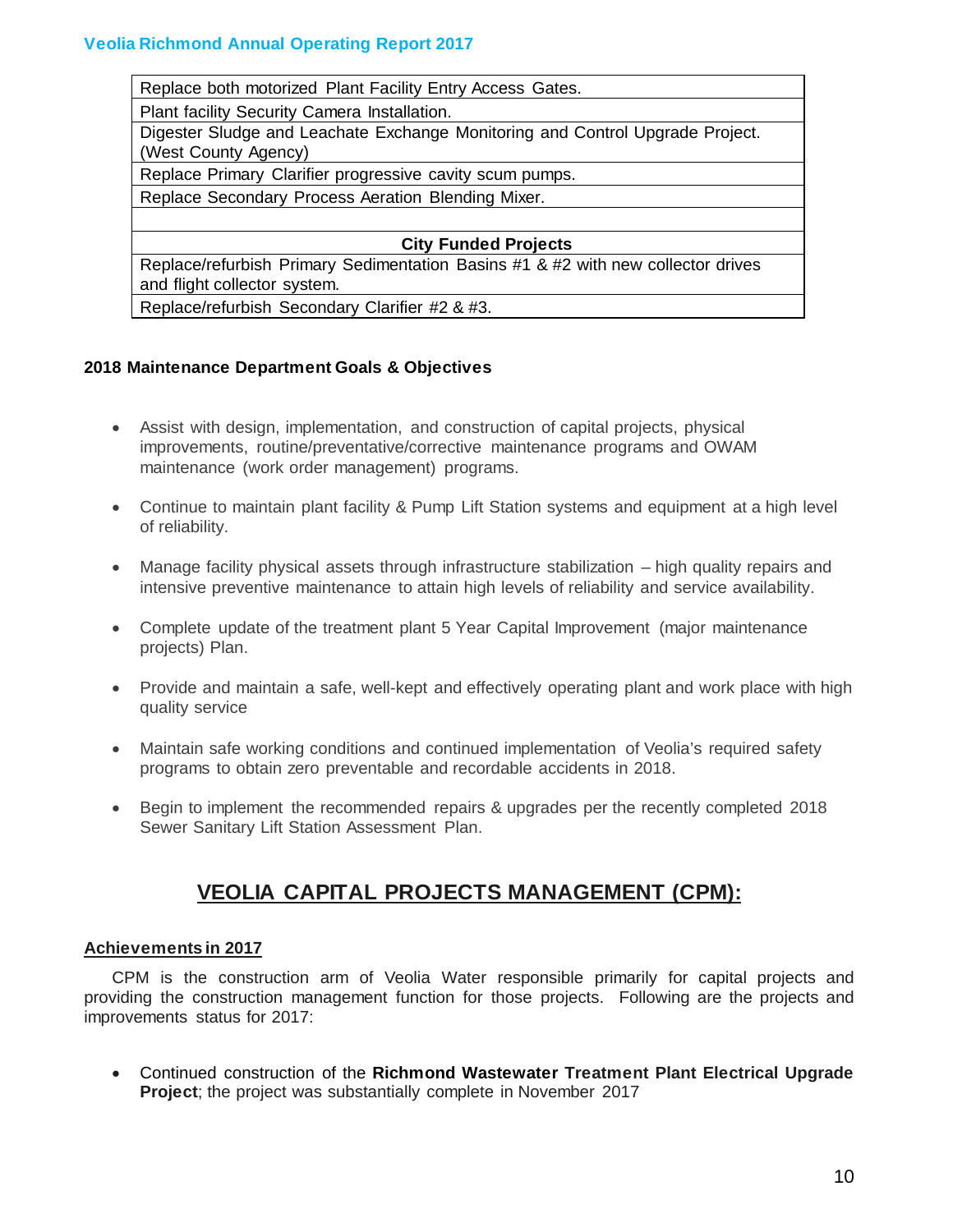- Began construction on the **13th Street & Dunn and 23rd Street Rehabilitation Project** the project replaces over 30,000 lf of pipe in the City of Richmond; completed approximately 40% of the project in 2017; also provides CM consultant inspection for the project
- Began construction on the **WWTP High Priority Project**, Secondary Clarifiers the project replaces aging infrastructure and improves treatment reliability and operating efficiency, beginning with the secondary Clarifiers; the project was approximately 30% complete in 2017; also provides CM consultant inspection for the project
- Completed the **Hazel Avenue Emergency Sinkhole Repair Project** this project installed HDPE and new manholes to connect existing storm drain lines and circumvent corroded pipes which caused a hazardous sinkhole on a homeowner's property
- Completed the **Richmond Trash Capture Device Project** this project involved installing two below-ground, flow-through treatment devices that use multiple treatment processes to screen, separate and trap trash, debris, sediment, hydrocarbons and other pollutants from stormwater runoff
- Completed the **Tewksbury/Maine Project** this project installed new manholes and pipe, cleaned out existing pipe and installed laterals in the sanitary sewer area near the intersections of Tewksbury Avenue, Marine Street and Morgan Avenue in the City of Richmond, as these sewers are old and have tree roots in the pipes, causing Sanitary Sewer Overflows (SSOs)
- Completed design of the **Cutting, Carlson, and Hoffman Boulevard Wet Weather Improvements** sewer project; construction is planned to begin mid-2018. The project replaces pipelines with NASSCO PACP Structural Grade 4 and 5 defects in the sewer sheds that flow to Cutting Boulevard
- Completed design of the **WWTP Critical Improvement Projects** Design, which includes the High Priority Projects
- Began design engineering work on the **WWTP Biosolids to Energy Plan**, which provides engineering services to prepare a Biosolids and Energy Plan for the Richmond Waste Water Treatment Plant; the project was 65% complete in 2017
- Began design engineering work on the **WWTP Perimeter Site Evaluation**, which involves a review of existing information, topographic surveys and field data collection, preliminary hydrologic and hydraulic analyses, review regulatory and permitting requirements, and develop improvement alternatives for stormwater flows and flooding that come from the hillside watershed area to the west of the Richmond Water Pollution Control Plant during wet weather; the project was 45% complete in 2017
- Began design engineering work on the **Sludge Leachate Line Condition Assessment**, which involves assessing the current condition of the City of Richmond's Sludge Leachate Line, which is old and in need of repair; the project was 95% complete in 2017; a final condition assessment report to be supplied
- Began construction on the **Manhole Lining Rehabilitation Project** to replace 80 manholes within the City's collection system; the project is ongoing
- Began construction of the **Yard Expansion Project** to (a) abandon the obsolete diesel and gasoline fuel system at the Richmond Plant and (b) remove and relocate the street sweeper yard to a different location outside of the WWTP; construction was 90% complete in 2017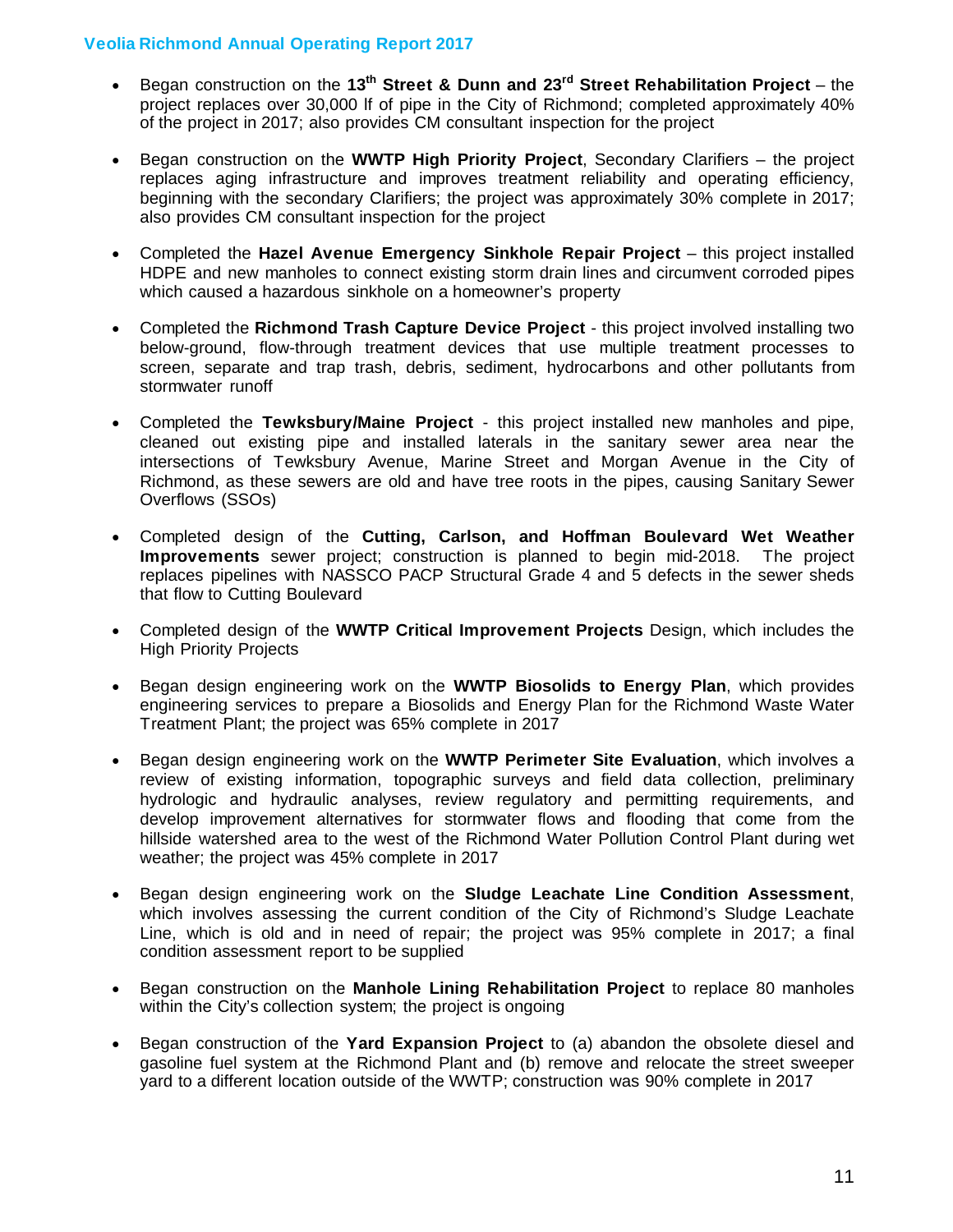• Began effort to Assess and develop a Sewer Pump/Lift Station Master Plan

# **LABORATORY STATUS / REVIEW:**

#### **Achievements in 2017**

- A new floor meeting safety and service needs has been installed in the laboratory.
- Laboratory personnel attended training on anticipated new state certification requirements and have begun preparing new documentation to meet those requirements.
- Laboratory successfully participated in the State Proficiency Testing for Laboratory QA/QC.
- All Self-Monitoring Reports and Discharge Monitoring Reports were successfully uploaded into the CIWQS database for electronic submittal to the State and to the Regional Water Quality Control Board.
- Laboratory data is managed through the Veolia Corporate standard Hach WIMS program.
- Utilizing the on-site and contract laboratories, staff completed all National Pollutant Discharge Elimination System (NPDES) permit required sampling and analyses as well as all nutrient monitoring and reporting requirements.
- Laboratory staff provided support to the operations group for daily process control as well as for unscheduled high flow events and odor monitoring.
- Veolia Richmond Project laboratory analyzed 1,761 compliance samples and 7,783 process control samples.
- The laboratory maintained its Environmental Laboratory Accreditation Program certification for applicable analyses
- Laboratory staff continued to implement and comply with Veolia's corporate internal quality control/quality assurance program.
- Laboratory staff worked with the City's IPP personnel to implement in-house monitoring of CODs to assist in detecting irregularities in the influent composition.
- Laboratory staff assisted with improvement of the plant-wide safety program and assisted administration personnel.

#### **Goals for 2018**

- Advance in development of documentation to comply with new TNI requirements as the state of California moves toward their adoption.
- Continue to participate in cross training with other departments and provide assistance as needed.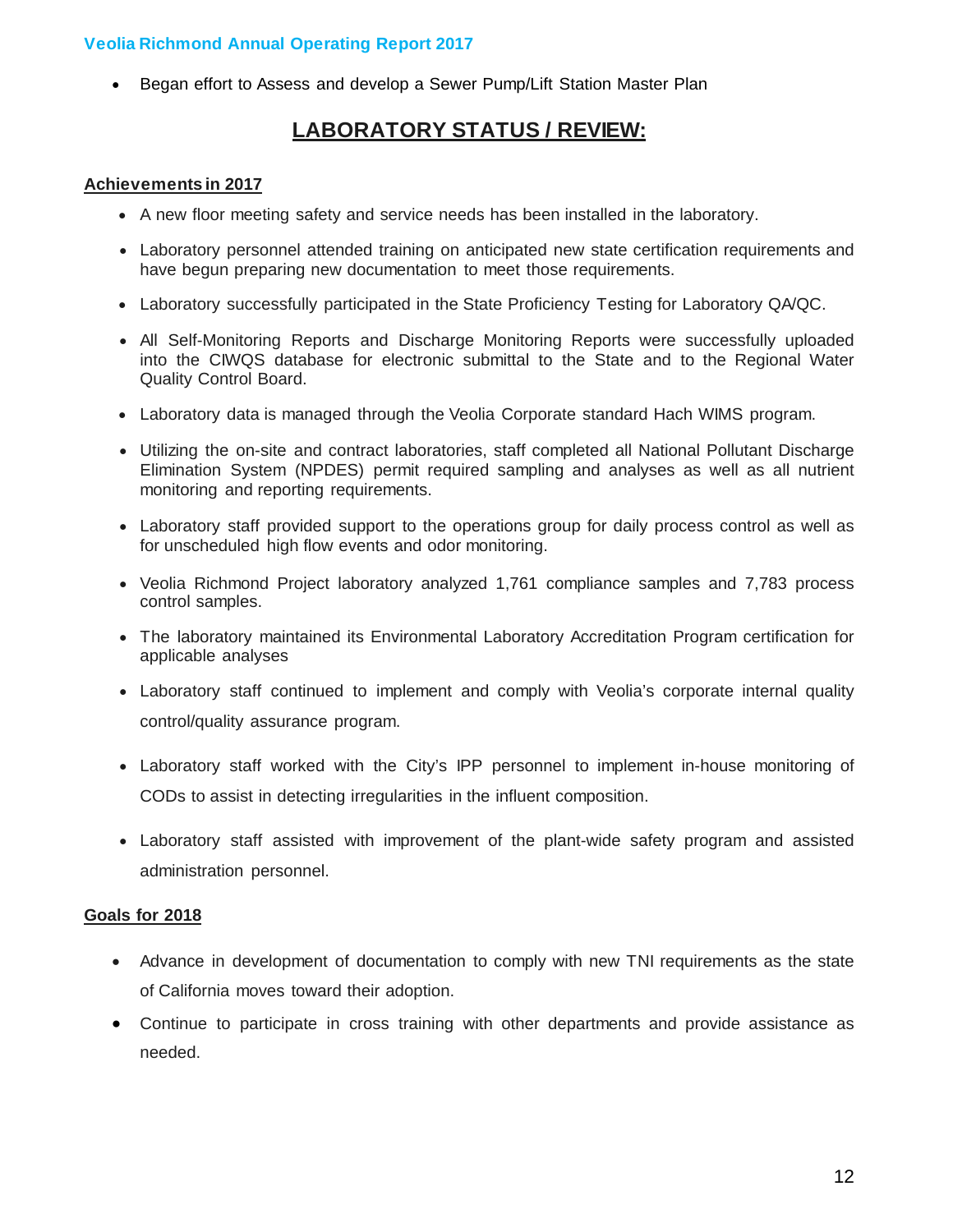# **SANITARY SEWER AND STORM WATER SYSTEM STATUS/REVIEW:**

#### **2017 Department Goals and Objectives**

2017 marked the 14<sup>th</sup> year that Veolia Water operated and maintained the City of Richmond's 187 miles sanitary sewer collection system, lift stations and storm water assets. The following primary goals continue to guide Veolia's efforts in the operation and management of the City of Richmond's sanitary and storm water collection systems and requires working closely with City staff:

- Minimize the number of non-capacity related sanitary sewer overflows (SSO's) by focused O&M efforts.
- Focus on continual improvement to customer satisfaction through quick response times, effective and regular face to face interactions, and prompt follow-up.
- Protect public and employee health, environmental quality and property from SSOs and related hazards
- Protect the City's sanitary sewer system assets by appropriate and effective maintenance and repair and replacement activities.
- Implement Sewer System Management Plan for sanitary collection system O&M
- Maintain well developed, effective and well defined cleaning/CCTV plans and schedules for sanitary and storm systems based on asset needs and equitable resource allocation.
- Continue to implement quality assurance processes to validate sewer cleaning methods
- Encourage and to incentivize staff to increase their CWEA certification levels and other job skills

# **Sanitary System**

Tables 7.0 and 8.0 below indicate the number and volume of overflows from the engineered overflow structures (weirs) at Harbor and Wright and Boat Ramp between 2016 and 2017. It should be noted that inflatable plugs have been installed in both engineered overflow structures to prevent sewage from overflowing into the storm water conveyance.

Space intentionally left blank.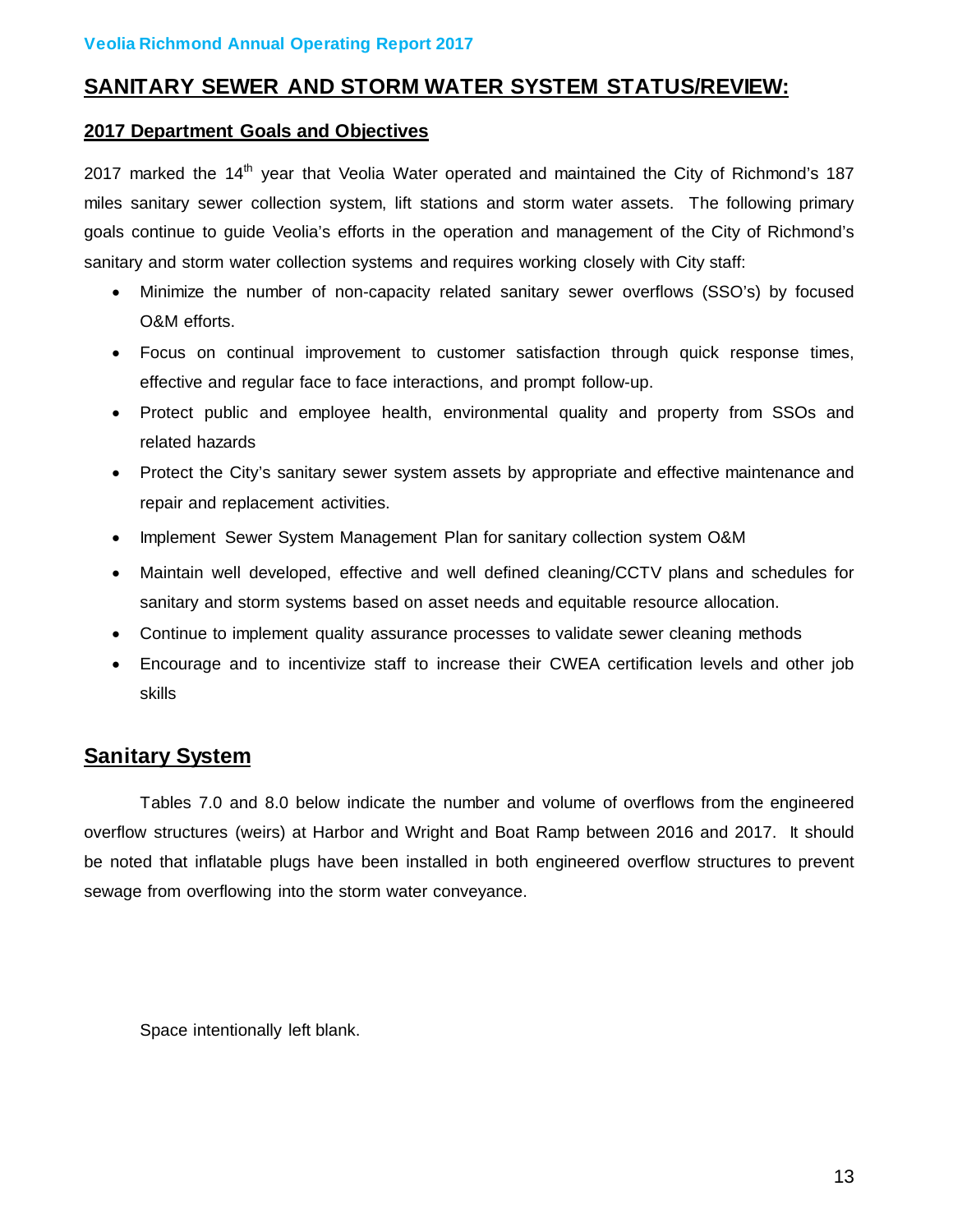## **Table 7.0 SSO from Engineered Overflow Structure**

| 2017 Harbor and Wright Overflow |                                 |                   |                 |  |  |  |  |
|---------------------------------|---------------------------------|-------------------|-----------------|--|--|--|--|
| Date of Spill                   | <b>Gallons spilled</b>          | <b>Start time</b> | <b>End time</b> |  |  |  |  |
|                                 |                                 |                   |                 |  |  |  |  |
|                                 | 2016 Harbor and Wright Overflow |                   |                 |  |  |  |  |
| Date of Spill                   | <b>Gallons spilled</b>          | <b>Start time</b> | <b>End time</b> |  |  |  |  |
|                                 |                                 |                   |                 |  |  |  |  |

|                         | 2017 Boat Ramp Overflow |                   |                 |  |  |  |
|-------------------------|-------------------------|-------------------|-----------------|--|--|--|
| Date of Spill           | <b>Gallons spilled</b>  | <b>Start time</b> | <b>End time</b> |  |  |  |
| 1/11/2017               | 36,250                  | 00:05             | 02:30           |  |  |  |
| 2/7/2018                | 625,710                 | 00:00             | 13:00           |  |  |  |
| 2016 Boat Ramp Overflow |                         |                   |                 |  |  |  |
| Date of Spill           | <b>Gallons spilled</b>  | <b>Start time</b> | <b>End time</b> |  |  |  |
|                         | $\Omega$                |                   |                 |  |  |  |

Table 9.0 below shows SSO occurrences in 2016 and 2017. The Baykeeper Settlement of 2006 set SSO reduction goals and included a target SSO limit of 10 for the 2017 calendar year.

A total of (58) SSOs were reported to CIWQS in 2017; (10) were capacity-related (i.e. SSOs resulting from unusually high wet-weather during January 2017), (21) during a similarly wet February 2017, and the remaining 27-SSOs were spread throughout the remainder of the year. From a CIWQS SSO Category standpoint, SSOs in 2017 were as follows:

• Category 1 (reached surface water and/or storm water collection system)

 $\circ$  = (40)

• Category 2 (> 1000-gallons that did not reach surface water and/or storm water collection system)

 $\circ$  = (1)

• Category 3 (all other discharges)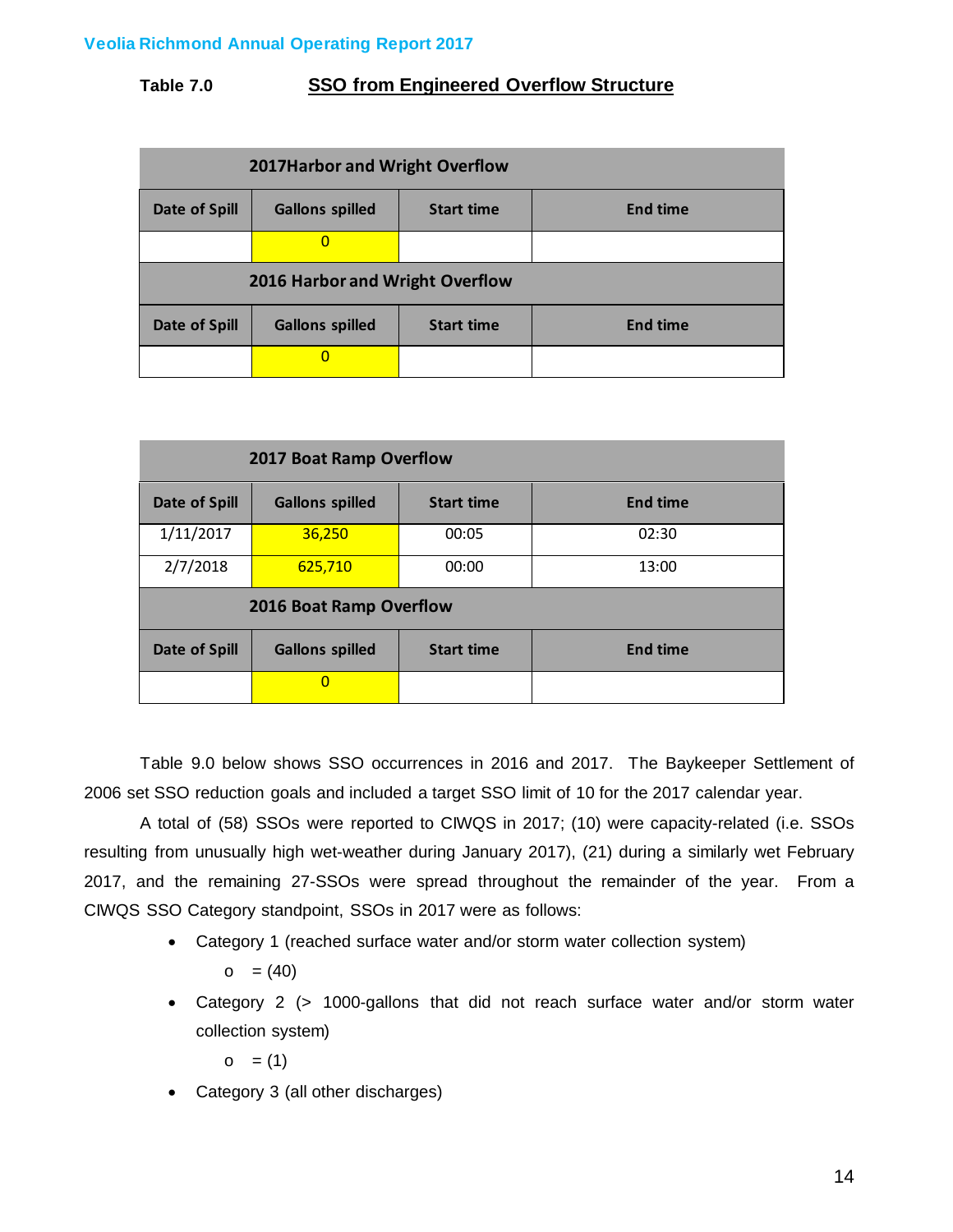$\circ$  = (17)

Wet weather/capacity related SSOs occur in areas of the system that have insufficient capacity to convey sewage when infiltration from extended or heavy rains increases the flow within the sewer pipes. Additionally, the high flows tend to mobilize solids (grease, rags, sediment etc.) in the sanitary sewers and those materials are redeposited in other areas when the flows subside. This action sometimes results in a higher frequency of SSOs following rainy periods (independent of capacity).

During dry weather, infrastructure issues (pipe failure due to age or pipe settling creates offsets in joints) or blockages (caused by grease build-up, rags, intruding lateral connections or tree roots, for example) predominate as the primary cause of SSOs.

|                                                             |                         |                          |                      | <b>Sanitary Sewer Overflow Statistics</b> |     |  |
|-------------------------------------------------------------|-------------------------|--------------------------|----------------------|-------------------------------------------|-----|--|
|                                                             | Q1 (January<br>– March) | $Q2$ (April $-$<br>June) | $Q3$ (July -<br>Sep) | $Q4 - (October$<br>- November)            |     |  |
| 2017                                                        | 35                      | 3                        | 9                    | 11                                        | 58  |  |
| 2016                                                        | 22                      | $\overline{7}$           | 2                    | 15                                        | 46  |  |
| <b>Reduction/Increase</b>                                   | 59.1%                   | $-57.1%$                 | 350%                 | $-26.7%$                                  | 26% |  |
| 2017 Baykeeper Target                                       | 2.5                     | 2.5                      | 2.5                  | $2.5\phantom{0}$                          | 10  |  |
| 2016 Baykeeper Target                                       | 4                       | 4                        | 4                    | 4                                         | 16  |  |
| 2017 SSO Percentage                                         | 60.3                    | 5.2                      | 15.5                 | 19.0                                      |     |  |
| 2016 SSO Percentage                                         | 47.8                    | 15.2                     | 4.3                  | 32.6                                      |     |  |
| 2017 SSO Type                                               | <b>Number</b>           | <b>Total Volume</b>      |                      | % Volume to Surface Water                 |     |  |
| Capacity - Wet<br>Weather                                   | 46                      | 1,941,043                | 99.9                 |                                           |     |  |
| <b>SSOs - Other Causes</b>                                  | 12                      | 2,308                    |                      | $\bf{0}$                                  |     |  |
| <b>Volume Reaching Surface Waters from Non Capacity/Wet</b> | <b>Weather Causes</b>   |                          |                      | 253                                       |     |  |

**Table 8.0**

**Volumes Presented in Gallons Wet Season = Q1 and Q4 Dry Season = Q2 and Q3** 

### **Program Metrics and Achievements**

- Lead and supervisory members of the collections O&M staff maintained their PACP (Pipeline Assessment & Certification Program) certifications.
- Collection Technicians attend CWEA classes to prep for Grade 1certification test. Collections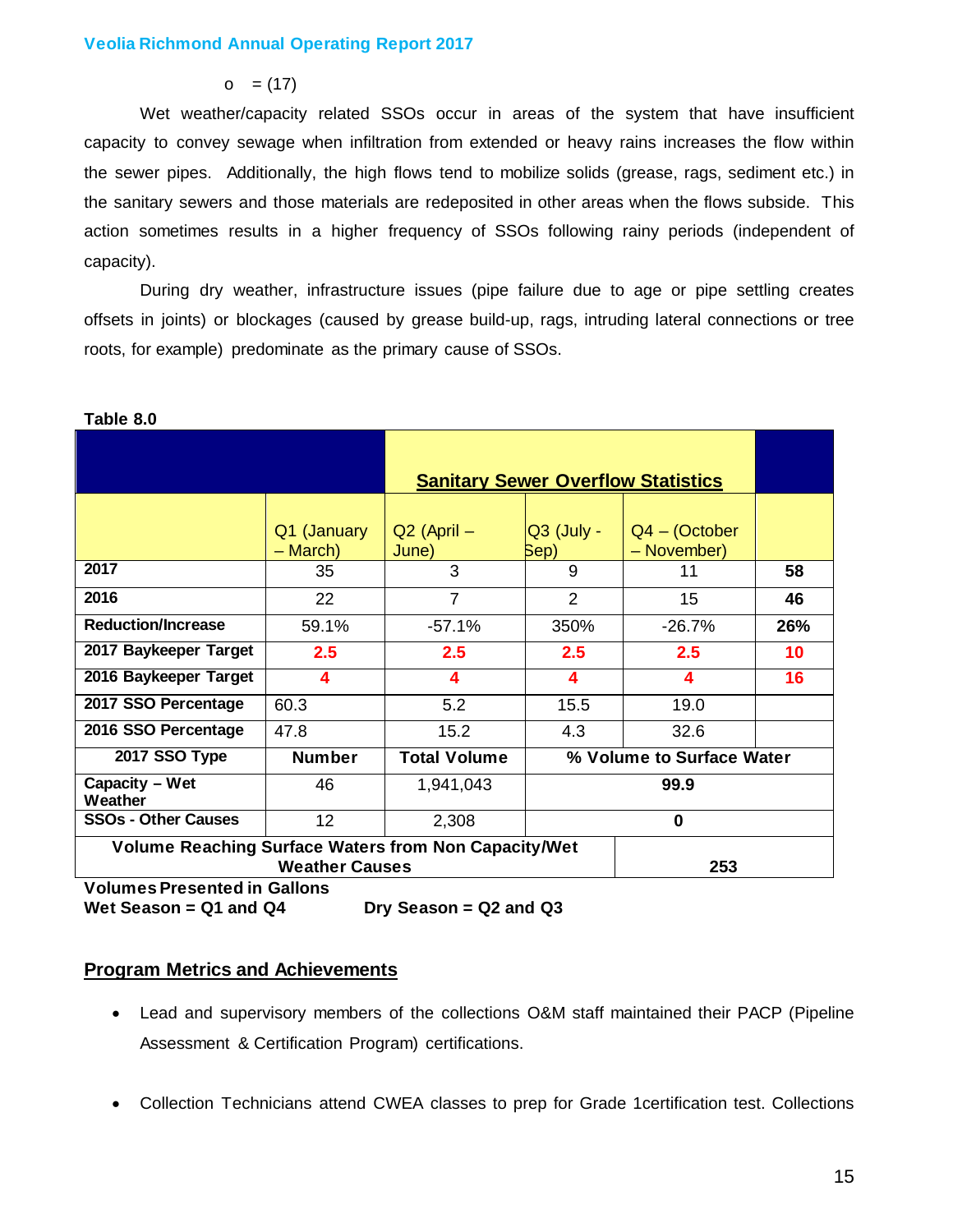staff participated in daily morning safety meetings and review of daily accomplishments to share with management and the rest of the staff. This sharing of information develops growth in each individual and prevents redundancy in our tasks to improve group overall productivity.

- The collections department responded to 233 sanitary customer calls during 2017 as well as assisting with responses and requests from other City departments.
- The collections crew cleaned 81.93 miles of sewer pipeline as part of the underground preventative maintenance program during 2017.
- Televised (or CCTV) 21 miles of the sewer system during 2017.
- Completed 0 manhole inspections in 2017
- Collections completed 32 QA/QC of pipe cleaned via CCTV in 2017
- Completed 23 point repairs and 3 manhole repairs to the sanitary sewer collection system in 2017.
- The Maintenance team completed 1045 sanitary pump stations PM activities and 13 corrective maintenance activities.
- In 2017 \$155,575 was spent on (29) point repairs in the sanitary sewer system; (12) of the (29) point repairs were completed to address pipe failures that too resulted in sink holes.
- Currently, fifteen Smart Cover monitors are installed in various locations within the City of Richmond sewer service area. The monitors allow for remote level monitoring of key locations known to have capacity or periodic blockage issues increasing the potential for SSOs.
- Veolia Collection System staff efficiently and effectively responded in 2017 to (35) wetweather and (23) dry weather SSOs; by CIWQS SSO Categories this translated to forty (40) Category 1, one (1) Category 2, and seventeen (17) Category 3 SSO events.
- In 2017 staff made (0) sanitary sewer point repairs to eliminate sinkholes (caused by the defective underground pipes).

### **Recommendations**

- Continue developing and execute plan to resolve capacity related SSOs within two (2) years.
- Bundle and execute repairs to correct defects linked to past SSOs in the collection system whether it be sewer line replacement/lining, point repairs or manhole rehabilitation.
- Continue to resolve areas with maintenance access issues. No Change.
- Achieve 100% compliance with the wastewater collection system O&M standards as described in the 2018 Baykeeper Settlement Agreement

# **Storm Water System**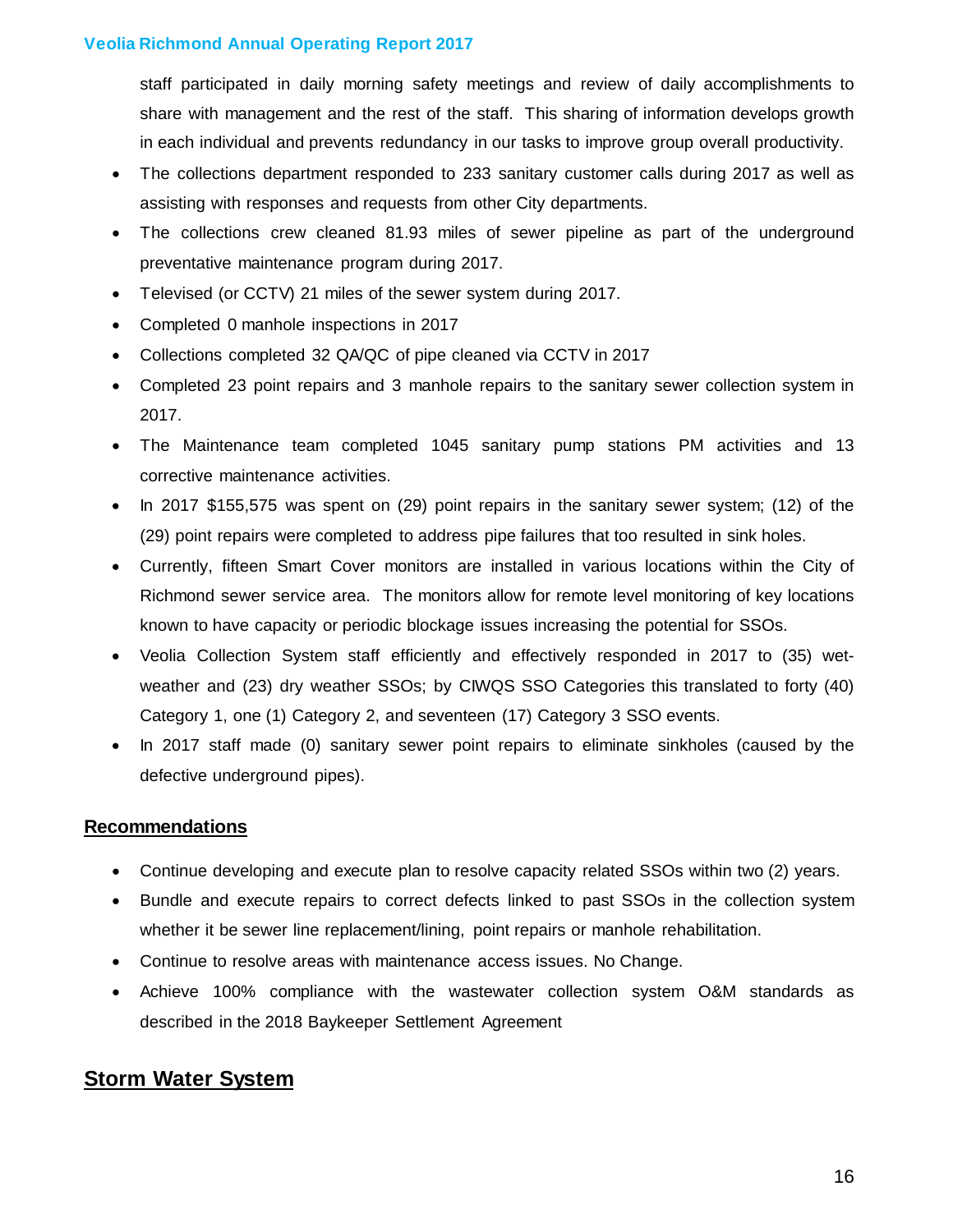The City of Richmond storm system includes various features provided in Table 9.0 below. The system is vast and the currently known list of assets and their scale are greater than understood when Veolia began work in Richmond in 2004. In recent years, the addition of duck bills, flap gates and trash capture devices has expanded the asset list. Portions of the City's storm water collection system are located in unincorporated parts of the area away from the City core serviced by the sanitary sewer. The storm water system is roughly constructed in many areas with easements and aspects that are much more loosely defined and less understood than the sanitary sewer system.

| Table 9.0                     |           |
|-------------------------------|-----------|
| <b>Storm Mainlines</b>        | 142 miles |
| <b>Storm Manholes</b>         | 1685      |
| <b>Pump Stations</b>          | 8         |
| Flap Gates/Duck Bills         | 12        |
| <b>Corrugated Metal Pipes</b> | 5 miles   |
| <b>Overflow Weirs</b>         | 2         |
| Catch Basins                  | 1529      |
| <b>Ditches</b>                | 7 miles   |
| <b>Concrete Swales</b>        | 12 miles  |
| Storm Edges                   | 11 miles  |
| <b>Infiltration Basins</b>    | 4         |
| Storage vaults,               | 4         |
| Drop Inlets                   | 1175      |
| Trash Inserts (small)         | 125       |
| Trash Inserts (large) GZRD'S  | 2         |
| Curb Inlets                   | 1834      |
| <b>Pipe Culverts</b>          | 2 miles   |
|                               |           |
| <b>Retention Basins</b>       | 0         |
| <b>Outfalls</b>               | 127       |
| End walls                     | 12        |
| <b>Inlets</b>                 | 222       |
| <b>Sluice Gates</b>           | 11        |
| <b>Detention Basins</b>       | 18        |
| <b>Treatment Vault</b>        | 1         |
|                               |           |

Veolia's storm water O&M strategy, developed with City staff, is focused on maintaining the storm water drainage facilities based on available resources using a blended approach. The approach combines visual inspections and cleaning and televising programs utilizing performance measures (non-numerical, for example CCTV work for one week of every month) and metrics that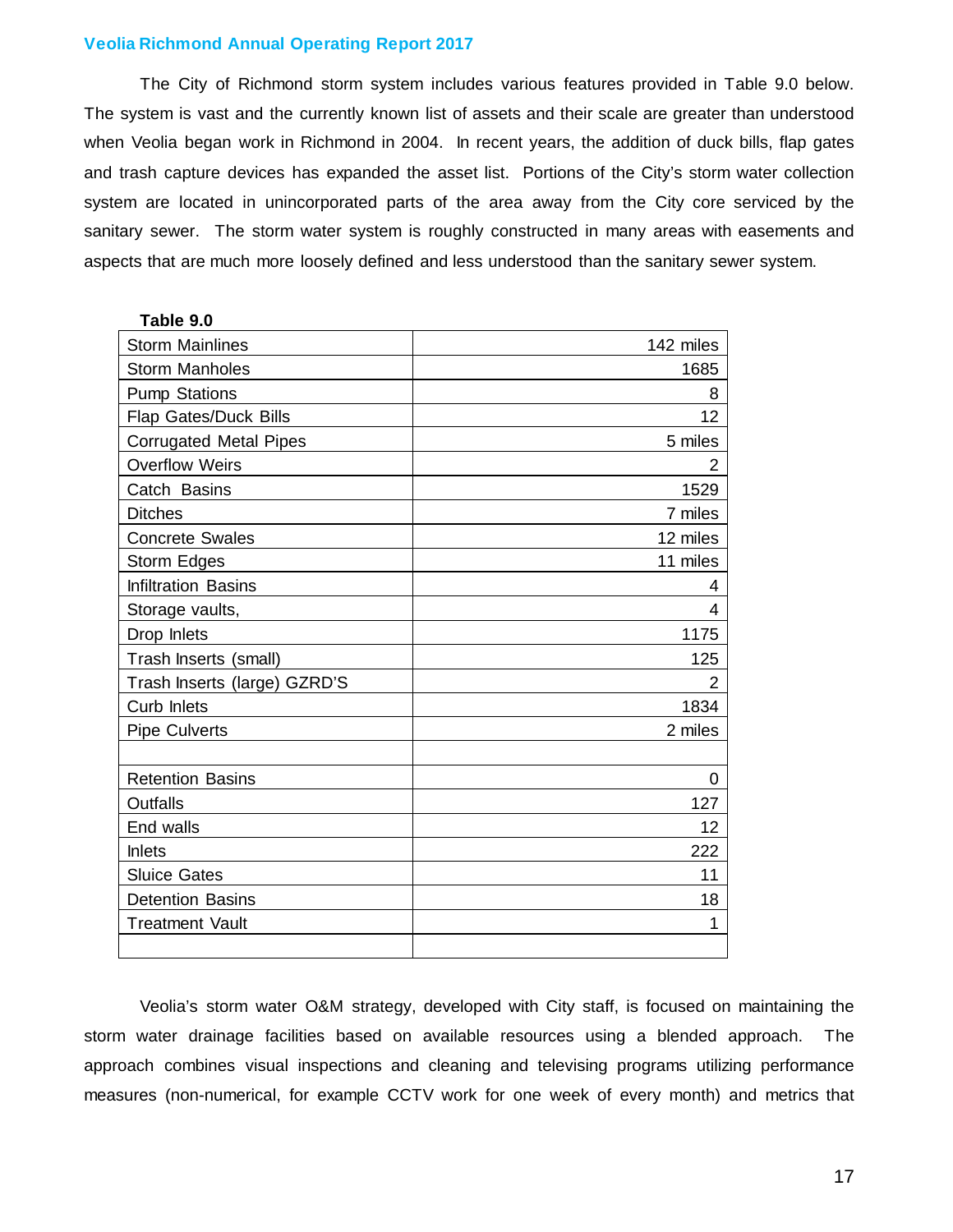can be evaluated based on targeted numeric values (for example number of inspections or total linear feet cleaned).

The operations and maintenance strategy is geared towards mitigating flooding issues, reducing storm water calls, reducing risk property damage from flooding and also protecting public health and safety. The objective for televising storm pipes is to investigate and understand connectivity issues and to determine how various pipe segments fit together and convey storm water.

#### **Recommendations**

Similar to the 2018 wastewater collection system O&M Plan, develop and formalize a plan for necessary inspection and maintenance activities related to storm drain outfalls, duckbills, and flap gates.

Work with City GIS to update storm water system assets.

### **2017 Accomplishments**

- Cleaned (338) catch basins, culverts and ditches.
- (8) Point repairs were made to the storm water collection system and (1) point repair.
- Cleaned 5,987 ft. of storm conveyance system.
- Televised 2,186 ft. of storm pipeline.
- Responded to 119 storm related service calls.
- (2) Duckbill inspections were completed in 2017
- The Maintenance team completed 893 storm pump station PM activities and 9 corrective maintenance activities
- Inspected duckbills and flap gates (designed to prevent seawater from backing up into the storm or sanitary sewers).
- Inspected and cleaned the GSRDs (trash capture devices) times in 2017.
- Staff continues to work on connectivity issues in order to further define the storm system.
- Staff is continuously working on completing tasks based storm water performance measures and other projects that arise.

### **COMMUNITY:**

- Member Richmond Council of Industries.
- Member East Bay Leadership Council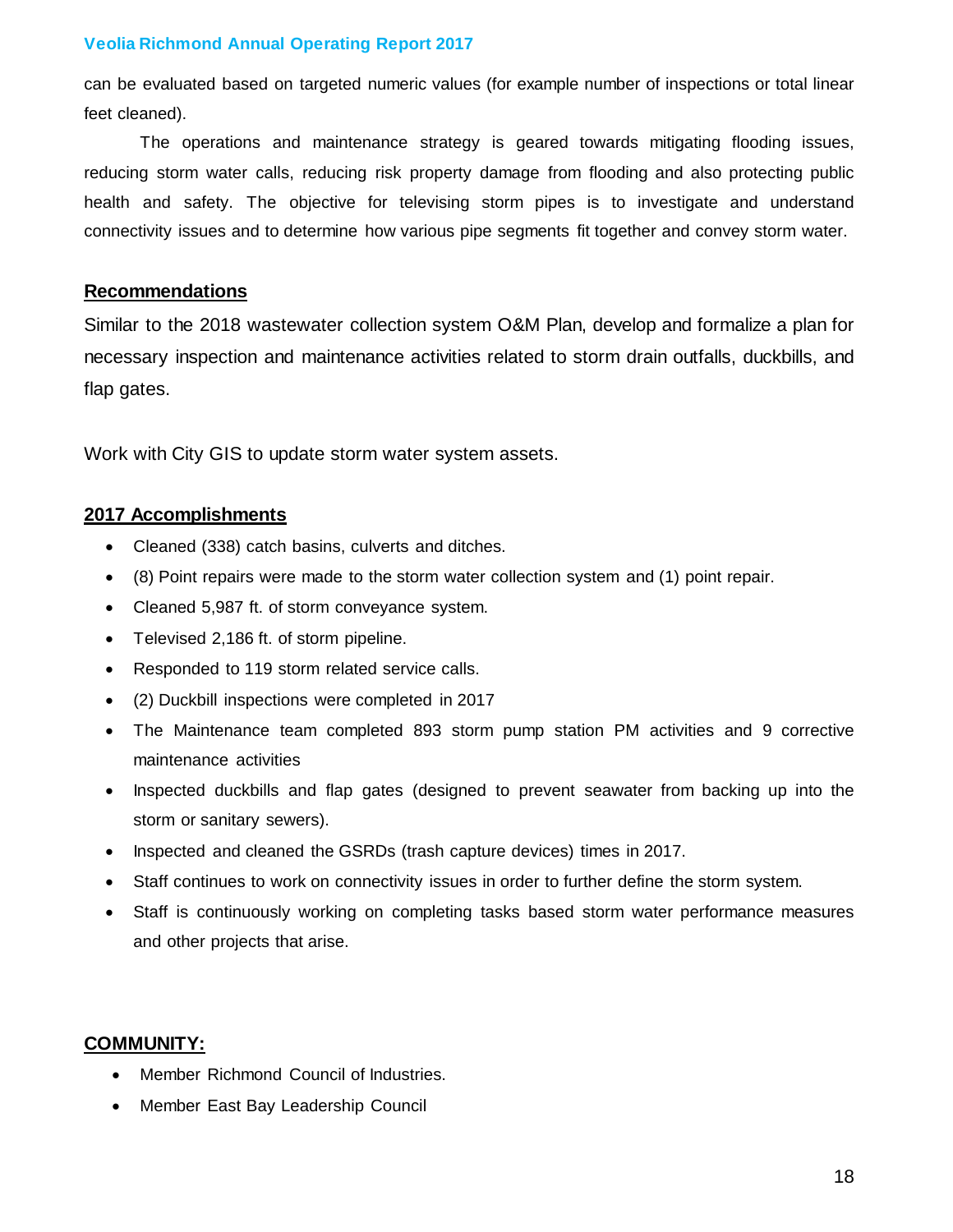- Member Point Richmond Business Association
- Member of the Richmond Chamber of Commerce.
- Responded to odor complaint calls and treatment plant fence line monitor H2S alerts (and provided findings via letter or e-mail)
- Attended periodic Point Richmond Neighborhood Council meetings.

## **ACTIVE SUPPORTER OR DONOR:**

- o YMCA of the East Bay
- o Police and Fire Holiday Toy Drive
- o Richmond Police Activities League
- o Bay Area Clean Water Agencies (BACWA)
- o Bay Area Consortium of Water and Wastewater Educators (BACWWE)

Continue paid OIT/Intern Program which preferably employs Richmond residents in rotating either wastewater operations or other relevant training for up to a year and a half. At the end of the training program the employees are expected to hire on to the Veolia Richmond project or, by virtue of experience and certification earned, be eligible for employment in the field of wastewater treatment operations with other agencies.

# **PROJECT SUPPORT STATUS / REVIEW:**

### **Veolia Staff:**

| Paul Savage        | Vice President of Operations, California                                 |
|--------------------|--------------------------------------------------------------------------|
| Ed Dix             | Process Control Management Plan                                          |
| Jeremiah Danielson | Veolia Water West Operating Services, Inc. Environmental Health & Safety |
|                    | Manager                                                                  |
| Dennis Flosi       | Instrumentation, Controls and SCADA/PLC                                  |
| Tanya Barber       | Human Resources                                                          |

# **OPERATOR CERTIFICATION STATUS / REVIEW:**

**Facility:** Wastewater Treatment Plant Contract Operator – Registration Number CO - 0010

### **Staff**

*Aaron Winer* – Project Manager Grade V Wastewater Treatment Plant Operator Certificate # 9895 Grade I, Laboratory Analyst, Certificate, # - 00013118 Grade IV, Environmental Compliance Inspector, Certificate # - 050744001